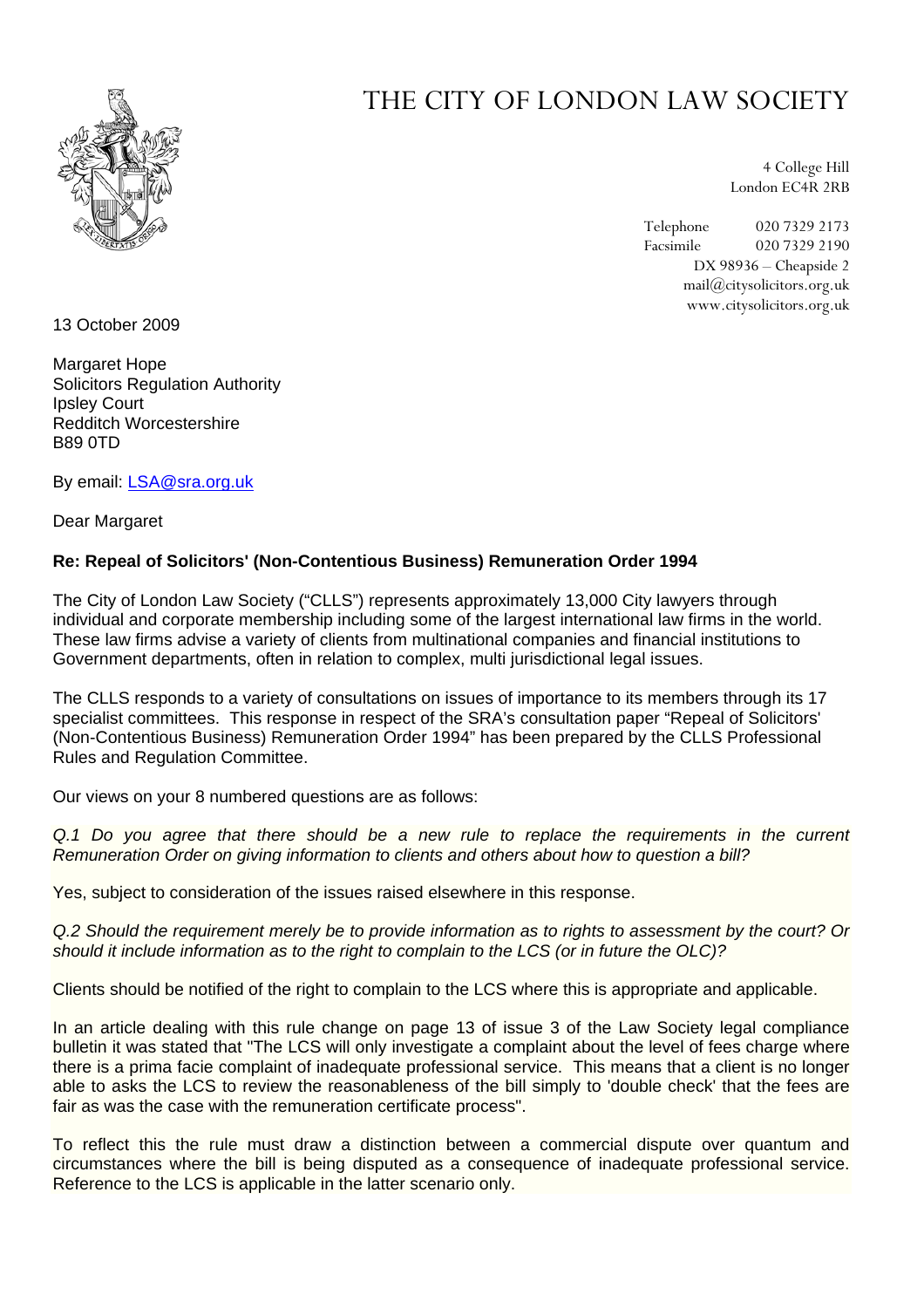In the first instance we do not believe the client should be referred to the LCS, but suggest that the client is advised of their right to complain only in the following terms: "You may have a right to apply to the court for an assessment of this bill under Part III of the Solicitors Act 1974".

Where and when notification and information on the right of referral to the LCS should be given is dealt with in our response to Q5.

*Q.3 Should the required information include a reference to using firms' internal complaints procedures?* 

Not in the first instance.

Where the complaint arises as a consequence of inadequate professional service the firm's internal complaints procedure will be invoked in the normal way; a copy of the procedure (and information as to the right to complain to the LCS) should be sent to the client at this point.

See our response to Q2 and Q5.

*Q.4. Can there be any justification in requiring information to be made available in respect of noncontentious bills only? Or should the requirement also cover contentious bills?* 

Subject to consideration of the matters raised elsewhere in our response, the requirement should cover all bills.

*Q.5 At what point should it be compulsory to give the information to clients? In the firm's terms of business letter? When the costs are billed? Or before suing for the costs?* 

With reference to giving the information on raising a complaint about the bill with the solicitor using the wording specified in our response to Q2, at the outset of the matter in the firm's client care letter or standard terms of business or, in default of this, before suing the client for costs.

With reference to giving information on the firm's complaint procedure and as to the right to complain to the LCS:

- 1. In the firm's client care letter or standard terms of business as is required by rule 2.05(1)(b); and
- 2. When a complaint is received and this complaint relates to inadequate professional service (as opposed to a commercial dispute over quantum), in writing as is required by rule 2.05(1)(d).

*Q.6 If the information is given at the time the costs are billed, should the information be on the bill itself? Or could it be included in a letter sent with the bill?* 

We do not support the proposal that providing this information with the bill should be made mandatory, in particular when dealing with sophisticated commercial clients (see our responses to Q7 and Q8).

*Q.7 Should the new rule be mandatory in all cases? Or should it be possible for a firm to demonstrate that it was inappropriate in the circumstances to comply with some or all of the requirements of the rule?* 

The new rule should not be mandatory in all cases; a distinction has to be drawn between a commercial dispute over quantum and a bill which is being disputed as a consequence of inadequate professional service (see our response to Q2).

There is also a distinction to be drawn between sophisticated commercial clients, who do not require this sort of protection, and unsophisticated private clients who may require more protection; the rule should recognise this distinction.